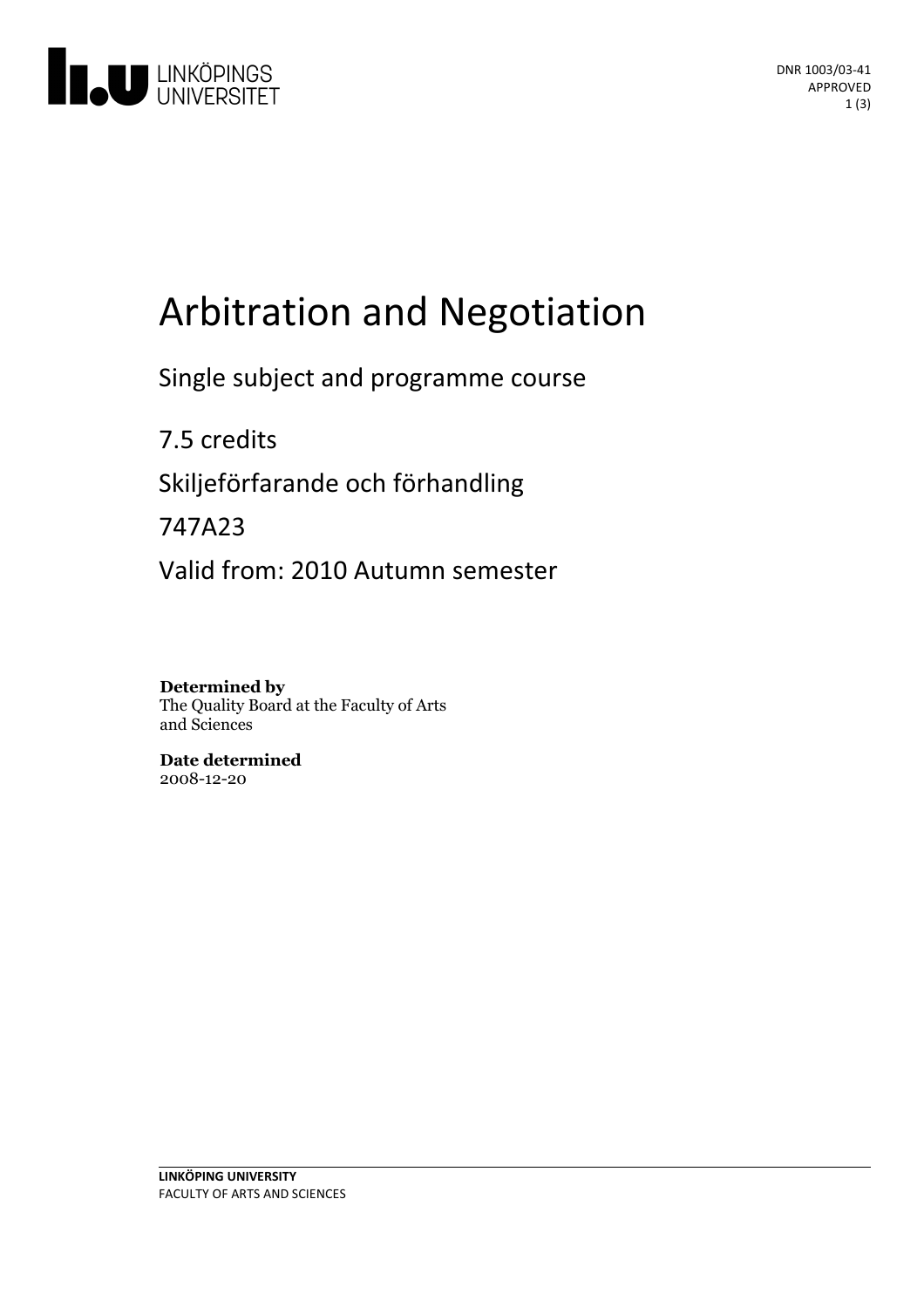Main field of study

Commercial Law

Course level

Second cycle

## Advancement level

A1X

## Course offered for

- Master´s Programme in Commercial and Business Law with focus on Europe
- Master Programme in Commercial and Business Law

## Entry requirements

For admission to the course, required apart from general entry requirements is that the specific entry requirements concerning English, social studies and the Swedish language that apply for admission to the business law programme are satisfied, and that the following courses/course parts (or the equivalent) are completed: Commercial and Business Law, Theories and Methods of Law, Public and EEC/EU Law, Contract, Tort and Insurance Law and additional courses/course parts comprising at least 25 HE credits in commercial and business law.

## Intended learning outcomes

On completion of the course, the student should be able to - account for dispute resolution outside the regular courts, both national and international business relations -

#### Course content

The course begins with self-studies of different negotiation techniques and methods that the student has the opportunity to apply in different role plays. The student should write descriptions of the different the role play scenarios and outcomes, in which an evaluation of the own effort and approach should be included. The course continues with lectures on arbitration law, and gives the student an opportunity to prepare and present a case before an arbitration panel.